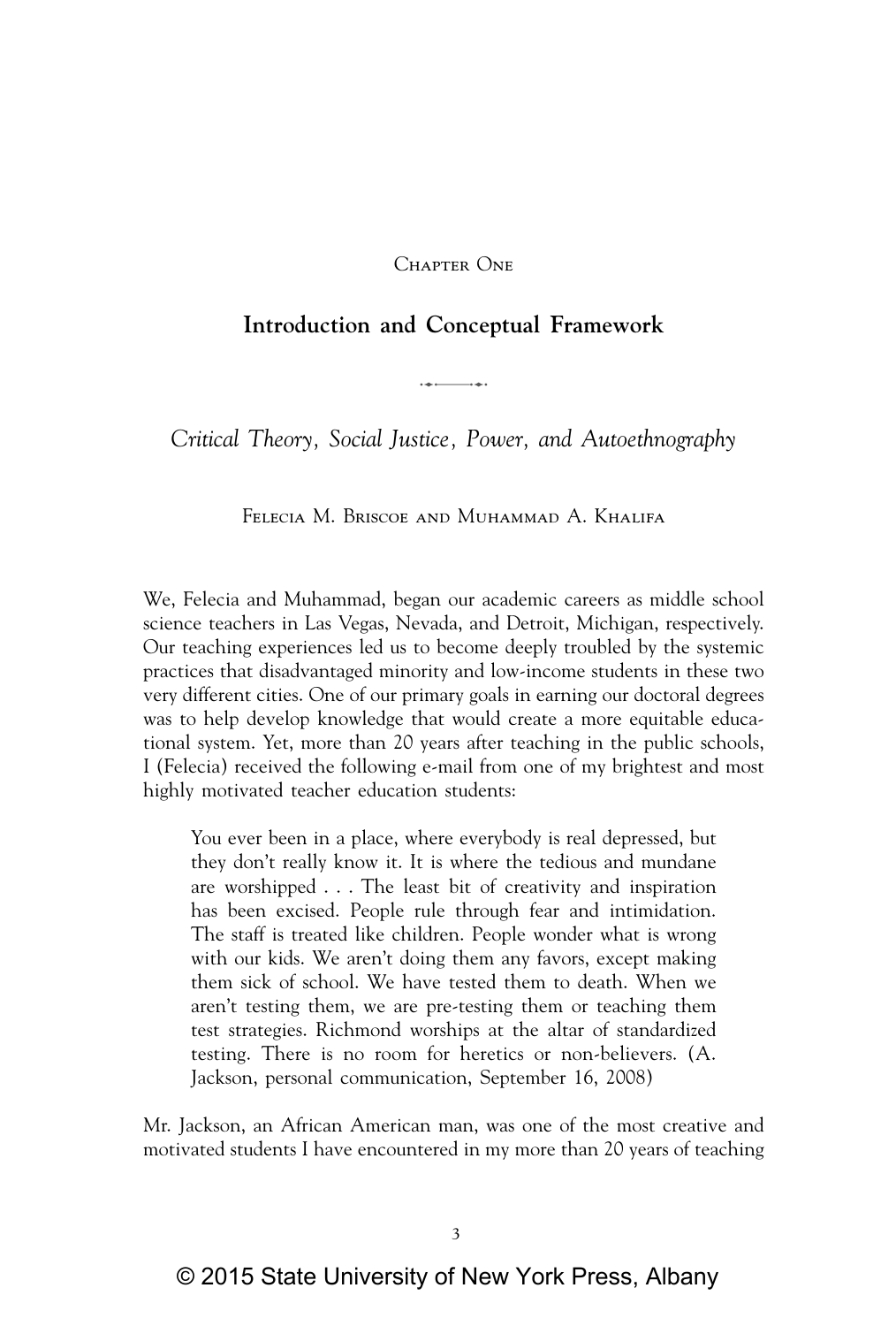in higher education. He wrote the letter during his third year of teaching in an urban majority Black elementary school. I reflected a long time on this e-mail, asking myself questions about what had happened to this very promising teacher and how such an environment was affecting the lives of the children he taught. I came to the conclusion that somewhere we had taken a wrong turn in our understanding of what an equitable school system should look like. The current punitive approach of standardized testing, fear, intimidation, and so forth was the result of neoliberal accountability policies and was supposedly done in the name of achieving equity.

Muhammad had similar experiences both personally and through his own children's education. When he first began his teaching career on the east side of Detroit in the late 1990s, he encountered such an intense culture of standardized test fraud that he thought it was just part of the way that education *really* happened. The rationale he was given for cheating on the Michigan Educational Assessment Program, or MEAP, was that "the wealthy White suburbs cheat on the MEAP, so we cannot compete unless we do it." The same culture that caused despondency in Felecia's students led, on the one hand, to conformity with a high-stakes neoliberal reform imposed on Detroiters. Ironically, this was followed by a resistance to the neoliberal reform, ultimately through an elaborate culture of staff working behind the scenes to increase the MEAP scores of Detroit students.

We have spent many hours discussing what different kinds of understandings might help our educational system to actually become equitable. We would also like it to become one in which teaching and learning occur, not within a technical-rational testing framework, but within a framework that encouraged the intrinsic joys of teaching and learning. Those discussions led to our present objectives. The first segment of this chapter focuses on the book's objectives. The second segment describes our conceptual framework. Finally, we present an overview of the book's organization and content.

#### **Objectives**

Our objective is to develop an understanding of the different paths taken by people of various races/ethnicities, socioeconomic backgrounds, national origins, abilities, and genders in their development as critical scholars. We develop this understanding through a qualitative meta-analysis. These autoethnographies delineate key events and points in our lives that have shaped us into the critical scholars we are today. As critical autoethnographies, they focus on power relations embedded in those events and the authors' responses to colonizing relationships of power. Despite being positioned in different spaces, all the authors have developed critical perspectives in their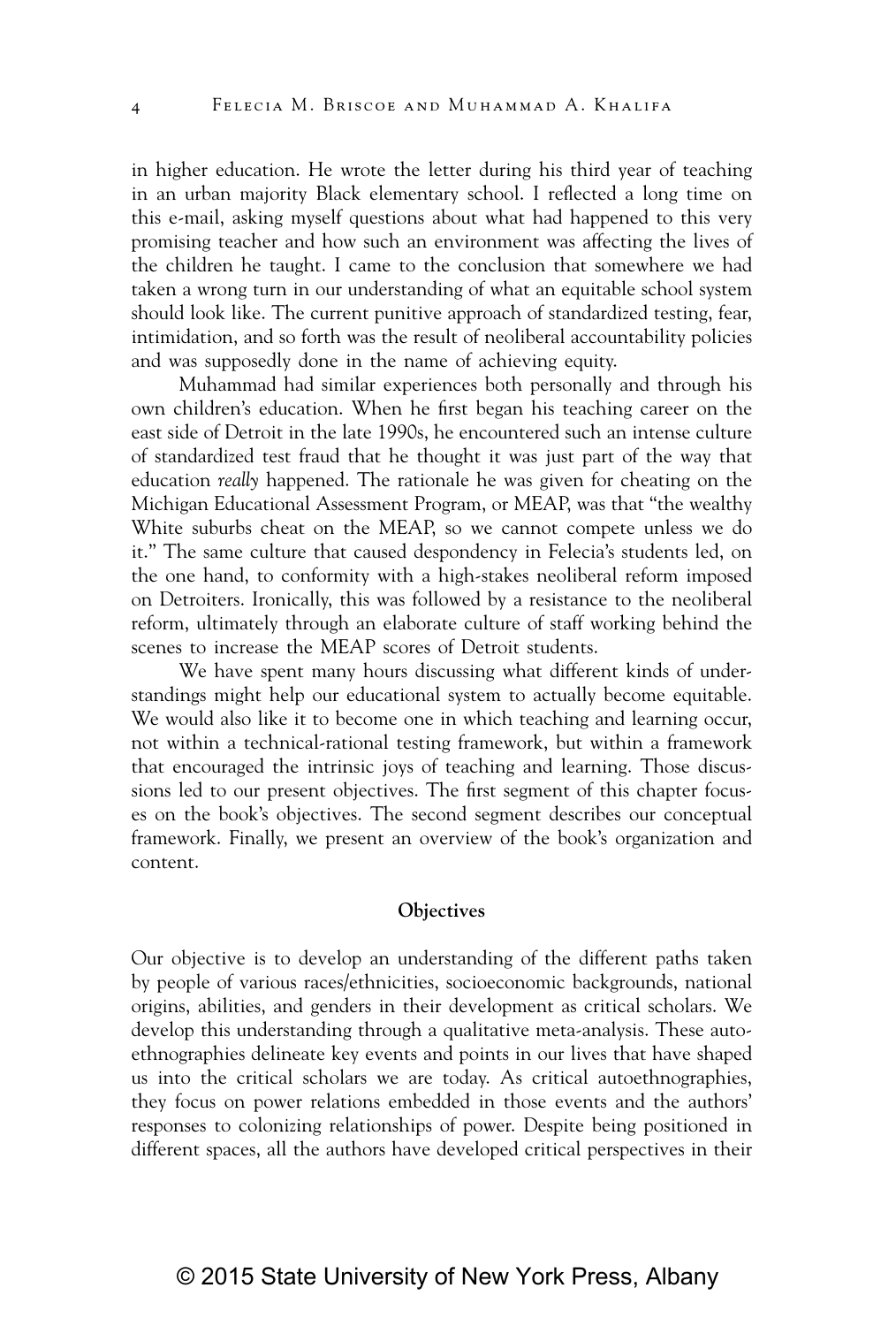teaching and/or research. There are two levels of findings and two levels of critical social theory development. Each of the 11 authors conducts the first level of analysis on her or his own life using and expanding on current critical theories. We, the editors, conduct a second level of analysis by identifying common and divergent themes and the relationship of those themes among the 11 case studies. Thus, this book contributes to the development of critical theories—especially as they pertain to identities—and qualitative methodologies, as well as the literature on social justice education. Accordingly, we analyze the autoethnographies, delineating relationships in the commonalities and differences in the paths taken by the different authors in becoming critical scholars for social justice. Therefore, this book can be read in its entirety, or any one of the autoethnographic case studies and be read alone and on its own terms.

## **Why These Objectives? New Perspectives from Different Social Spaces**

There are a number of important reasons for writing this book that relate to the development of critical theory and research methodologies. However, and perhaps more importantly, this book applies to the practical and ethical challenges faced by teacher educators, pre-service teachers, educational researchers, and educational practitioners. Increasing numbers of teacher education programs are emphasizing social justice or critical perspectives in their curricula (Cochran-Smith, et al., 2009). At the same time, the university and public schools are becoming increasingly diverse: "By the year 2020, minority students will account for 45 percent of the nation's public high-school graduates, up from 38 percent in 2009" (Hoover, 2013, para. 2)*.* This diversity presents a number of opportunities and challenges for teacher education programs, educational practitioners, and those interested in social justice. Unlike recent uses of the word, by *diverse* we include all races/ethnicities (not just people of color), genders, economic classes, (dis) abilities, and sexual orientations. These challenges have arisen because, traditionally, the practices and policies of public schools (including institutions of higher education) have enacted the cultural values, norms, and otherwise privileged White (e.g., Spring, 2006), male (e.g., Cannela & Perez, 2012), and middle-upper class students (e.g., Gandara, 1995).

At the beginning of the nineteenth century, Max Weber (1902/1992) predicted that Western society was developing into an iron cage of technical-rationality, wherein people were embedded in a quantifiable accounting-type system and had little to no freedom to use their own judgment or express their unique personality. A number of scholars have described neoliberal educational policies as the embodiment of this iron cage of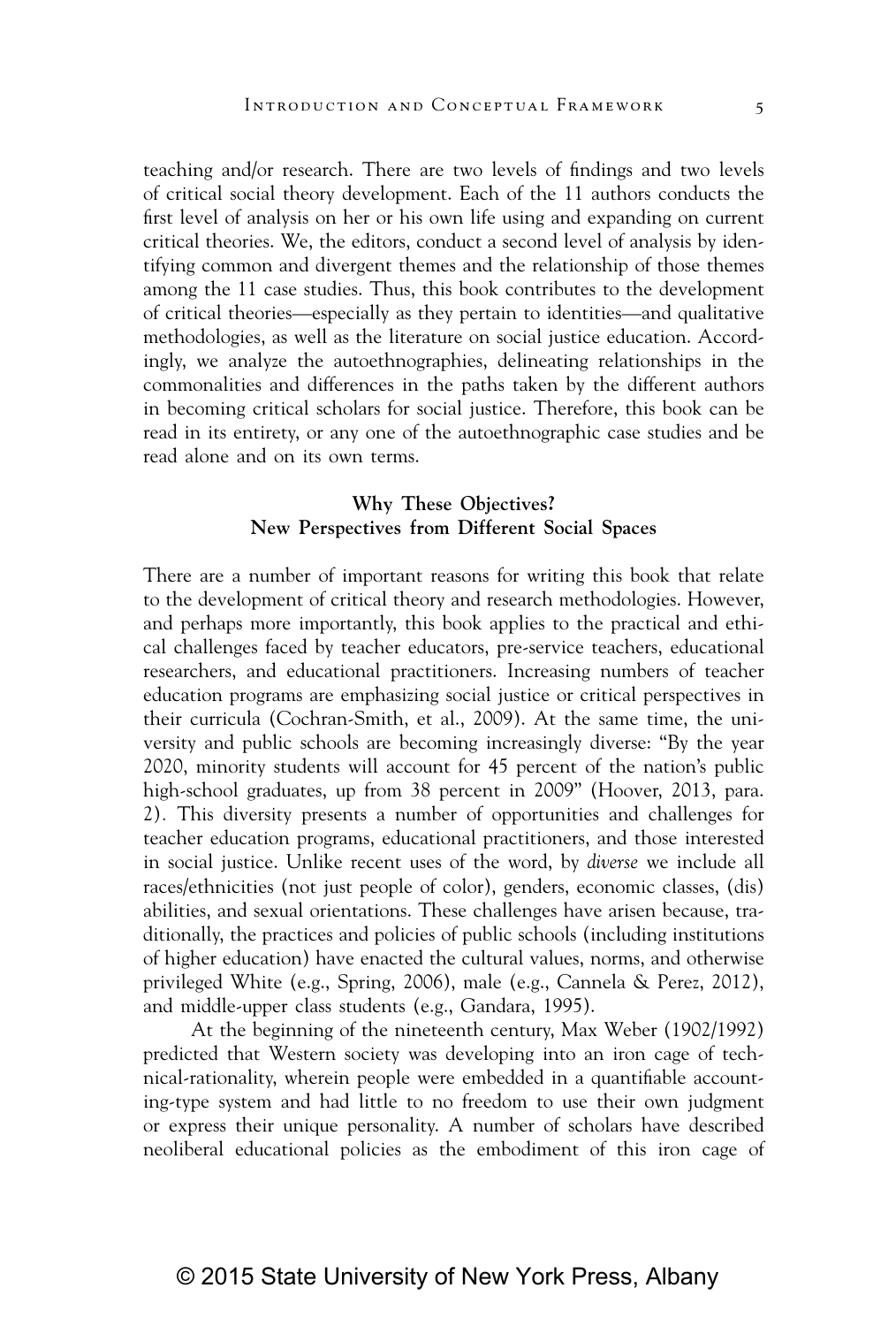technical- ationality (e.g., Hill, 2009; Mirowski, 2013; Samier, 2002). Other scholars have found that the neoliberal iron cage provides a colorblind façade of equity while continuing to disenfranchise groups that have historically suffered from oppression (Briscoe & Khalifa, 2013, Lipman, 2011). In addition to its inimical effects on disadvantaged groups, the neoliberal iron cage of technical-rationality has produced an increasingly sterile, alienated environment for the privileged (Baudrillard, 2005; Case, 2013). The voices of groups that have been marginalized may offer new understandings that help change the direction of schools and society into a more humane one.

The challenges presented by neoliberal versions of lingering traditional practices and policies of schools in the midst of increasing diversity are realized through inquiries such as a) Are the curriculum, practices, and norms of teacher education and public schools relevant to the increasingly diverse pool of teacher educators, pre-service teachers, practitioners, and students? b) Are the increasingly diverse students in higher education, including White, middle-class men, able to see the relevancy of social justice education and/or critical research in their lives and work? c) Are scholars, teacher educators, pre-service students, and educational practitioners aware of the diverse perspectives in society? d) Are all of the foregoing groups aware of the different paths available to diverse people in becoming critical?

This book provides information to help teacher educators, scholars, students, and public school practitioners address those challenges. In addition to addressing the above challenges, this book contributes to the development of critical theory and qualitative research methodologies. In doing so, it necessarily provides epistemological perspectives from those who have traditionally been excluded, silenced, or otherwise oppressed in our schools and society (e.g., Dixson & Rousseau, 2006).

Furthermore, people who have been silenced, excluded, or otherwise oppressed have all too often had their stories told by those of the dominant group (middle-class, European-American males)—and all too often those stories have constructed negative identities for those who have been traditionally oppressed (e.g., Briscoe, 2005). When critical educational researchers and/or practitioners from diverse social spaces and places tell their own stories, they produce counter-narratives, which not only resist the deficit identities that have been constructed in the dominant discourse (Delgado-Gaitan, 1994), but also develop new practices, epistemologies, and social theories (e.g., Collins, 2002; Duncan, 2005). These new understandings have the potential to help people engage in new forms of social justice activities.

As several scholars (e.g., Haraway, 1991) have noted, historically middle-class White males have conducted research and developed theories about oppressed groups. Most of this research and theorizing is colonizing, as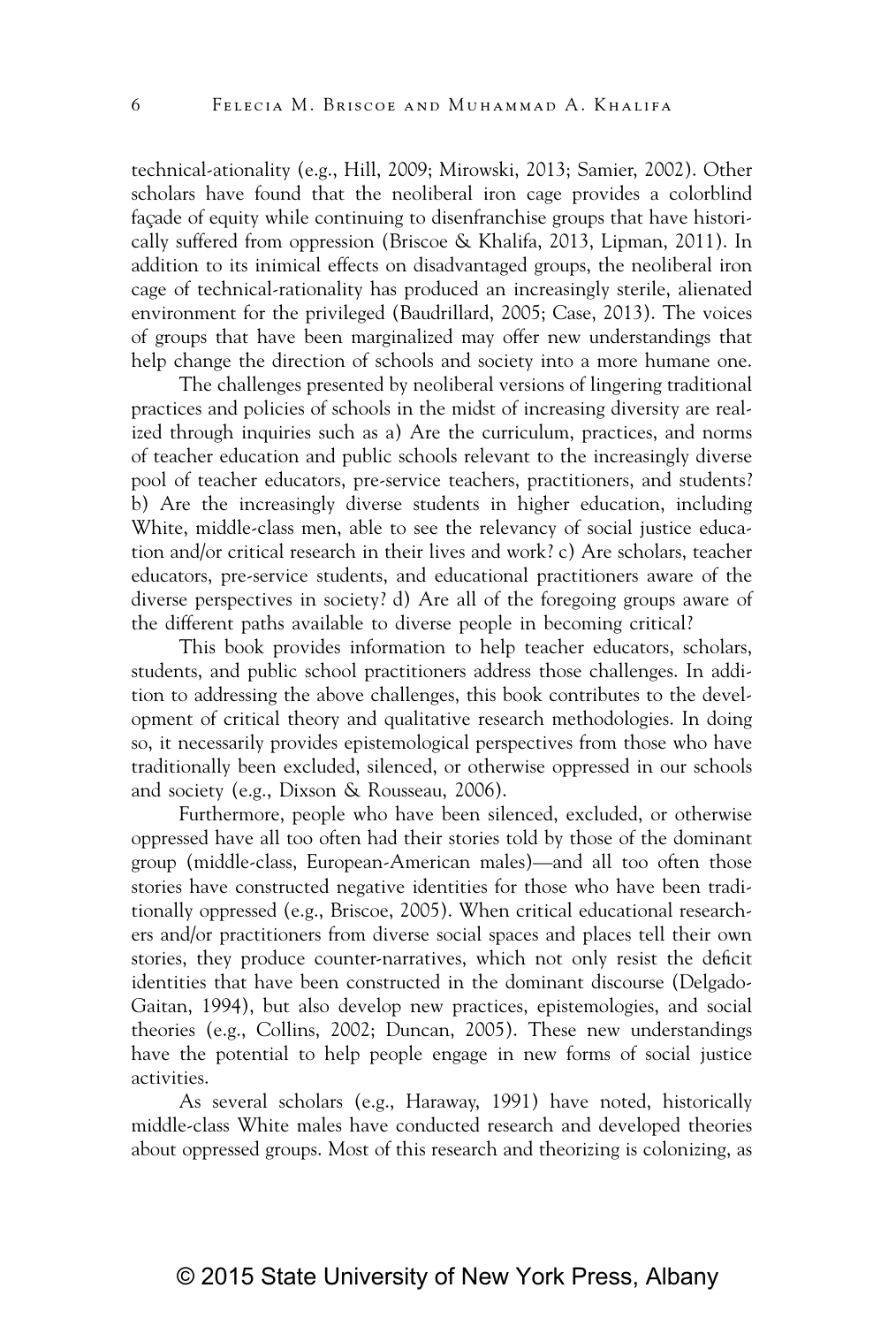it is still mired in European ways of seeing, understanding, and knowing the world (Tuwihai-Smith, 2012). Historically, such colonizing and colonized research has constructed deficit identities for marginalized groups. These constructions are part of an oppressive colonizing force. Dei (2006) finds that colonizing forces seek

to impose the will of one people on another and to use the resources of the imposed people for the benefit of the imposer. Nothing is sacred in such a system as it powers its way toward the extinction of the wills of the imposed upon with one objective in mind: the ultimate subjection of the will to resist. An effective system of colonialism reduces the imposed upon to a shell of a human who is incapable of thinking in a subjective way of his or her own interest. In everything the person becomes like the imposer; thus in desires wishes, visions, purposes, styles, structures, values, and especially the values of education, the person operates against his or her own interest. Colonialism does not engender creativity; it stifles it, suppresses it under the cloak of assistance when in fact it is creating the conditions that make it impossible for humans to effectively resist. And yet there has always been resistance and there are new methods of resistance gaining ground each day.

One way to resist the colonizing forces of academic production and the unequal relationships of power it engenders is to have those of us who have been traditionally marginalized create and write our own stories, our own ethnographies. As Chang (2011) has noted, "[a]utoethnography is a qualitative research method that enables researchers to use their autobiographical and contextual data to gain a hermeneutical understanding of the societal context, and in turn, a sociocultural meaning of self (p. 13).

Furthermore, Denzin (2003) has found that "performance [auto] ethnography is more than a tool of liberation. It is a way of being moral and political in the world" (p. 258). This book articulates and embodies not only the way that autoethnography can inform critical thought, but also how it can be practically used to impact local change.

Autoethnographies have emerged in scholarly journals over the past decade or so. Carolyn Ellis (1997, 2004) and scholars like bell hooks (2003) and Gloria Anzaldúa (1999) have produced autoethnographies that have reflexively explored subjectivity, gender, and class in the context of a heteronormative, racialized, gendered, and classed society. Autoethnography challenges the criticism of traditional positivist epistemologies regarding "objectivity, absolute truth, and 'validity.'" We argue that we can tell our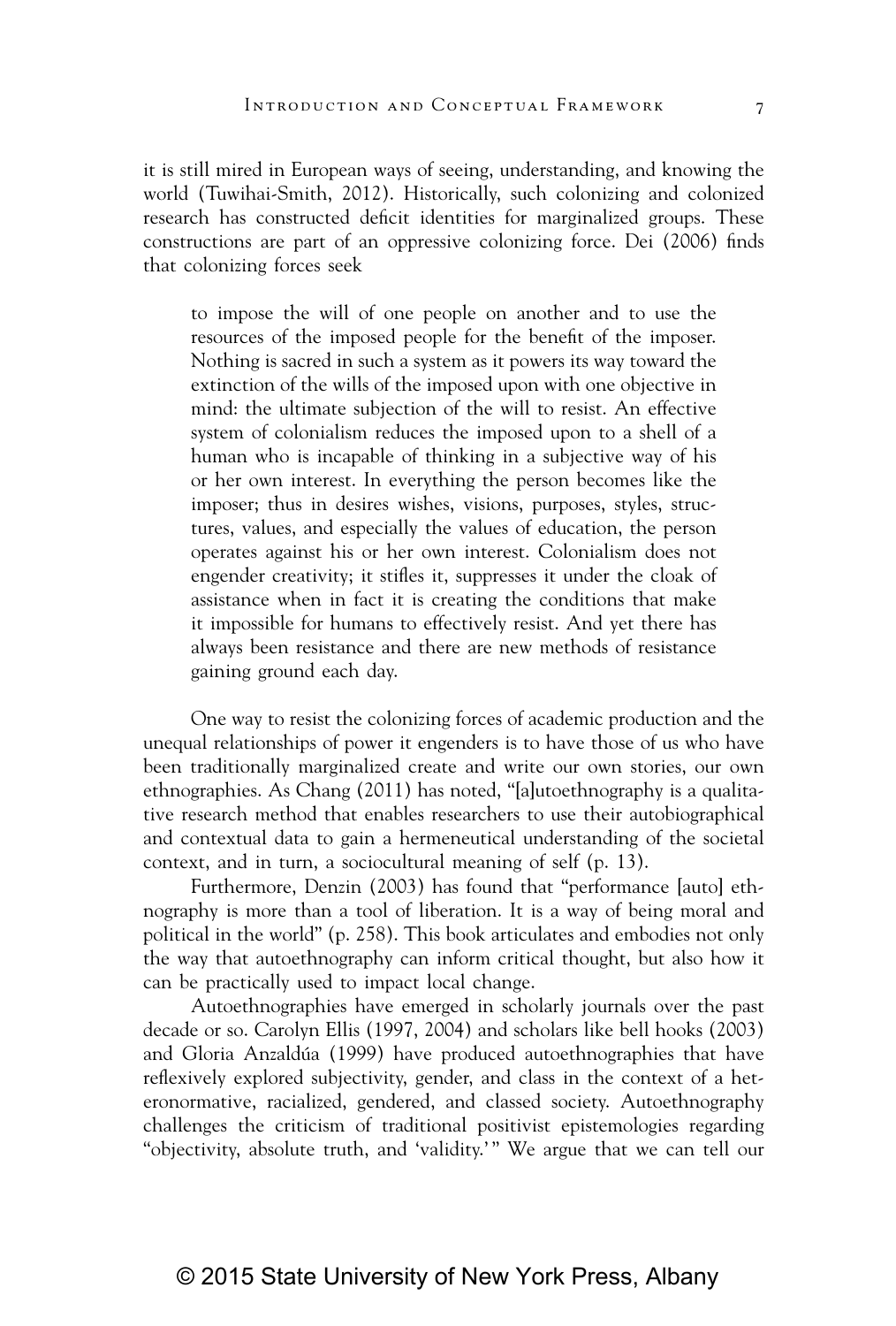stories and project our "truths" using the tools only we, as native researchers, have to interpret our lived experiences and the intellectual, emotional, and material effects of these experiences. By doing so, we help to develop new ways of knowing and acting in the world.

There is a third resonance to criticality. Pennycook (2001) describes this resonance as a crucial turning point, as in reaching a critical mass. The United States, indeed the world, is approaching a critical point in several areas, if it has not already reached that point. These critical points would include an increasingly disproportionate share of wealth and resources both between and within nation-states (e.g., Irvin, 2008; Rapley, 2004); increasing unrest, especially within nations with a smaller share of resources (de Oliver, 2008); and the degrading environment and depletion of natural resources (e.g., Climate Institute, 2011). It would seem that the conceptual frameworks that have informed the perspectives through which we make decisions locally, nationally, and globally have led us amiss in some way. By integrating the critical voices and epistemologies of those who have been silenced or otherwise marginalized, perhaps a more complete and holistic perspective will emerge. It is our hope that the emerging critical social theory from this book will help develop such a perspective.

Our work is relevant and unique for a number of reasons. For one, our project focuses on *educators* and their lived experiences that led them to become critical researchers and/or educators. We also found no works that focus exclusively on the experiences of critical scholars. Secondly, none of the extant autoethnographic projects brings a *number of collective voices* together. To date, they have all been single persons who have shared their stories. This book brings many critical autoethnographic voices into a single project and then draws lessons, similarities, reflections, and conclusions from individuals and the collective. This, we believe, has the transformational power to push our field forward—both methodologically and epistemologically. And finally, our work is unique in that it focuses on how educators and researchers trace their history into becoming *critical*. This journey pushes conversations both in and about education forward, particularly in an age when researchers are increasingly expected to be more deeply reflective about their own journeys. Indeed, it is this "critical" edge that allows researchers and educators to be good, yet *different*, at what they do.

#### **Conceptual Framework**

In this section, we present the conceptual framework for *Becoming Critical: The Emergence of Social Justice Scholars*. It offers the logic and organizing principles of critical theories, power, and emerging identities as they apply to the epistemological challenges presented by race, class, gender, and other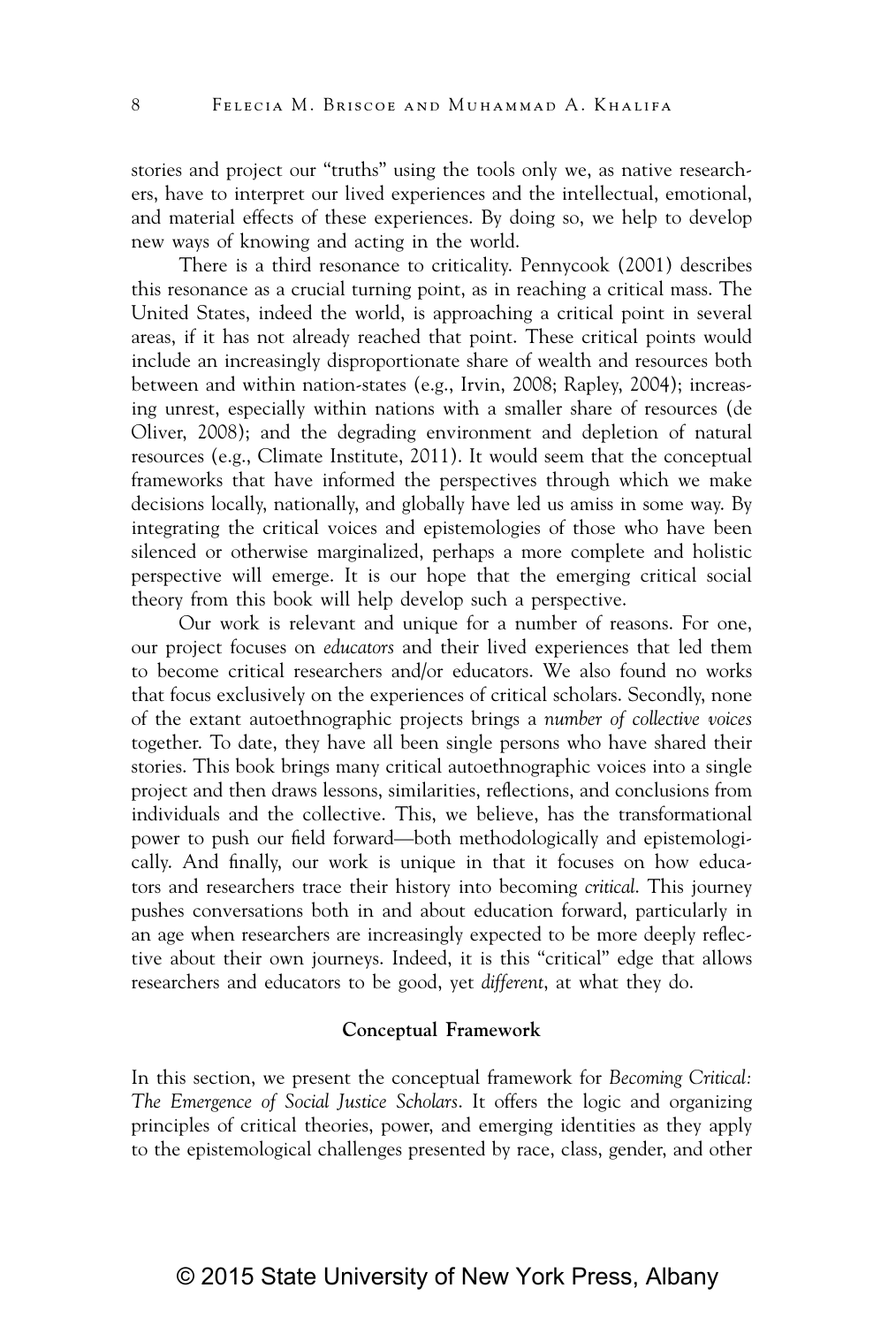key social positionings. We contextualize the book as part of a larger plan aimed at developing the capacity of future teachers, administrators, and other practitioners as well as scholars to understand the different ways in which they and others can become critical; giving practitioners a broader and more diverse understanding of what it means to teach for social justice and the different paths that might be taken; and, finally, providing researchers with examples of innovative methods and new theoretical paths that can help us develop knowledge to advance the goals of equity and an appreciation of diversity.

Critical theory, social justice, power, and autoethnography provide the structure of the conceptual framework used in this study. Thus, we define and link each of these concepts together. Our definitions are very broad, allowing for a diversity of specific understandings as utilized by the variety of authors. We do this to simplify the use of these concepts and to provide a conceptual framework encompassing their meanings simultaneously. We begin by describing what we mean by the term *critical*, linking it to critical theory and social justice; then we provide examples of both critical theory and social justice. We then turn to the concept of power as it relates to both critical theories and social justice. Finally, we describe how critical autoethnography relates to the foregoing concepts and why autoethnography is integral to the book's objectives.

This book provides a range of understandings and commonalities in what is meant by social justice and by being critical. Some have argued that the concept of social justice is ambiguous and unclear (e.g., McDonald & Zwiechner, 2008; North, 2006). But we maintain that having a range of meaning for social justice and criticality is desirable, as different meanings may prove more useful in different and complex settings: Rather than expecting one meaning to apply to every situation, being able to select the meaning that best fits one's context may be more useful. Thus, throughout this book we often refer to these terms in the plural form. We, like many others (e.g., Collins, 2002; Pennycook, 2001), understand that there is no one universal critical theory or praxis (Freire, 2008), but rather many different ones that help us to understand and act in the different social, political, economic, and educational realities that we navigate in our lives.

#### **Critical Social Theories and How They Relate to Social Justice**

The critical aspect of our framework means that we are concerned with developing understandings of existing oppressive power relationships. As Pennycook (2001, p. 4) notes, "the most significant aspect of critical work is an engagement with the political critiques of social relations." For us, such knowledge should promote educational, social, and economic equity.

# © 2015 State University of New York Press, Albany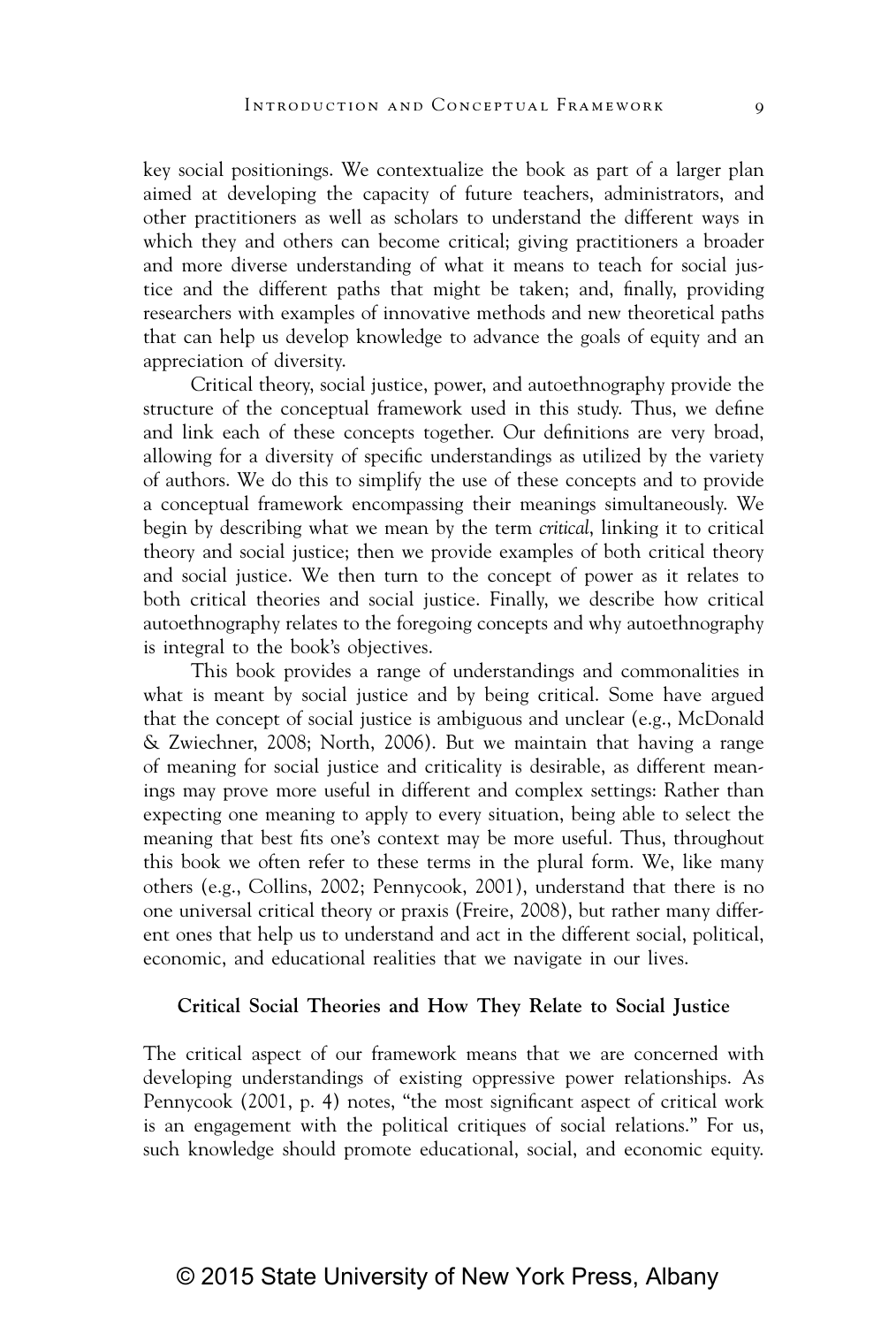By equity, we do not mean equal conditions, but rather conditions that offer a diverse people equal opportunities for success, which includes an appreciation for diversity rather than a desire for uniformity. For example, in a classroom, if all students were taught in Farsi, the conditions would be equal for all. However, these conditions mean that students who speak Farsi will have a much greater opportunity for success than those who do not. Nor would such a classroom engender an appreciation for diversity in either the teachers or the students. Thus, although equal, the conditions would not be equitable.

Critical theories are theories that are developed and used to understand and investigate oppressive power relationships to help advance toward equity in all aspects of life. Currently, there are a variety of critical theories, ranging from Jürgen Habermas's *Knowledge and Human Interests* (1968), to Patricia Hill Collins's *Black Feminist Thought* (2002), to Dixson and Rousseau's *Critical Race Theory in Education* (2006), to Tuhiwai-Smith's *Decolonizing Methodologies: Research and Indigenous Peoples* (2012).

What these diverse critical scholars have in common is a critique of society or some aspect of society, with an effort to determine the following questions: Who is being oppressed? How are they being oppressed? What sorts of power relations reproduce that oppression? And how can that oppression be eliminated or at least ameliorated? Social justice is the praxis of bringing about greater social, political, and economic equity. Thus, we understand critical theories as the theoretical part of social justice praxis. However, the distinction between the two concepts may be more blurred than this simple categorization suggests; indeed, many scholars write about social justice theories—while others consider the development and dissemination of critical understandings as a form of praxis (e.g., Foucault, 1980a). These two terms coalesce in defining critical scholars. Critical scholars are those who use their critical understandings to teach and produce scholarship for social justice.

Clearly, critical scholarship and critical education (i.e., educating for social justice) are complementary aspects of one coherent effort to connect critical theories to the context in which one works—whether that work is teaching, researching, administering, or cooking. In making this connection, as a praxis of social justice, one can argue for and implement changes in institutional practices to bring about greater equity. Critical education attempts to build skills "for reflexive analysis of the educational process itself . . . [including] focus shifts from critique of existing practices to exploration and even advocacy of possible alternatives" (Fairclough, 1992, p. 221). Critical education, in other words, is a form of social justice praxis, as it consists of teaching people to understand and apply critical theories in their domains of practice. Such applications can be a tremendous force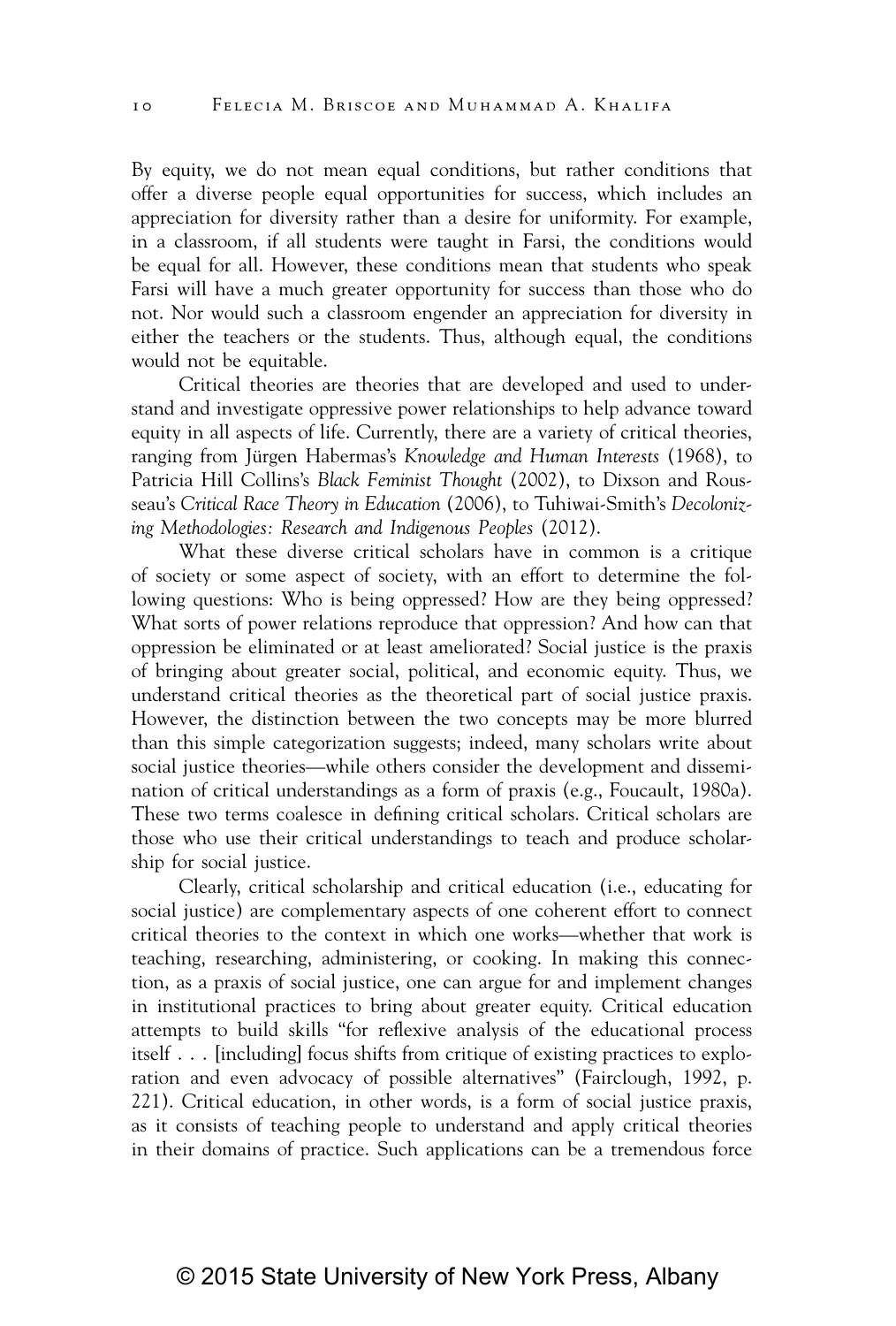for transforming unequal power relations that privilege some while disadvantaging others. Thus, the concepts of critical theory and social justice are both integral to praxes for transforming our schools and society into more equitable ones.

Public schools are one of the few remaining public institutions that are charged with providing equal opportunities for students from different social spaces to develop into citizens with the knowledge and skills to effectively participate in a democratic society. Accordingly, we do not seek to condemn public schools, but to improve them. Rather than seeking to eliminate or privatize them, we see them as integral to the development of an egalitarian society. If our schools are to help bring about a more egalitarian society, we must be able to identify the specific aspects of our educational systems that act to oppress and marginalize various groups. To identify these aspects, we must first understand how power operates on these various groups within schools, including higher education.

#### **Power, Colonizing Forces, and Identity**

*Power* is one of those diffuse concepts that everyone uses and seems to vaguely understand, but for which there is no one, clear, agreed-on definition. We provide a working description, which we use in our introduction and in the summative chapter. However, a wonderful caveat is that our conception of power is deepened by the critical autoethnographies written by the variety of authors in this book. Foucault's explicit analyses of power3 are found in *Discipline and Punish* (1977), *Power/Knowledge: Selected Interviews and Other Writings* (1980a), and *The History of Sexuality: Volume I* (1980b)*.* These provide a tool kit for analyzing the relationship between power embedded in and enacted through social practices and identities. For Foucault (1980a; 1980b), power is that which influences the actions of others and operates around conflicts or potential conflicts. Foucault (1980a; 1980b) claims that power operates through everyday social practices (e.g., pledging allegiance to the flag), which act on an individual even as the individual enacts those social practices; power relations are reproduced or challenged in these enactments.

In addition, power is diffuse rather than concentrated in one person or center: "Power is never localized here or there. . . . [Rather, it] is employed and exercised through a net-like organization" (Foucault, 1980a, p. 98). "One doesn't have here a power which is totally in the hands of one person who can exercise it alone and totally over the others. . . . [But] everyone doesn't occupy the same position: certain positions preponderate and permit an effect of supremacy to be produced" (Foucault, 1980a, p. 156). On this construction, power relations act to oppress some while elevating others to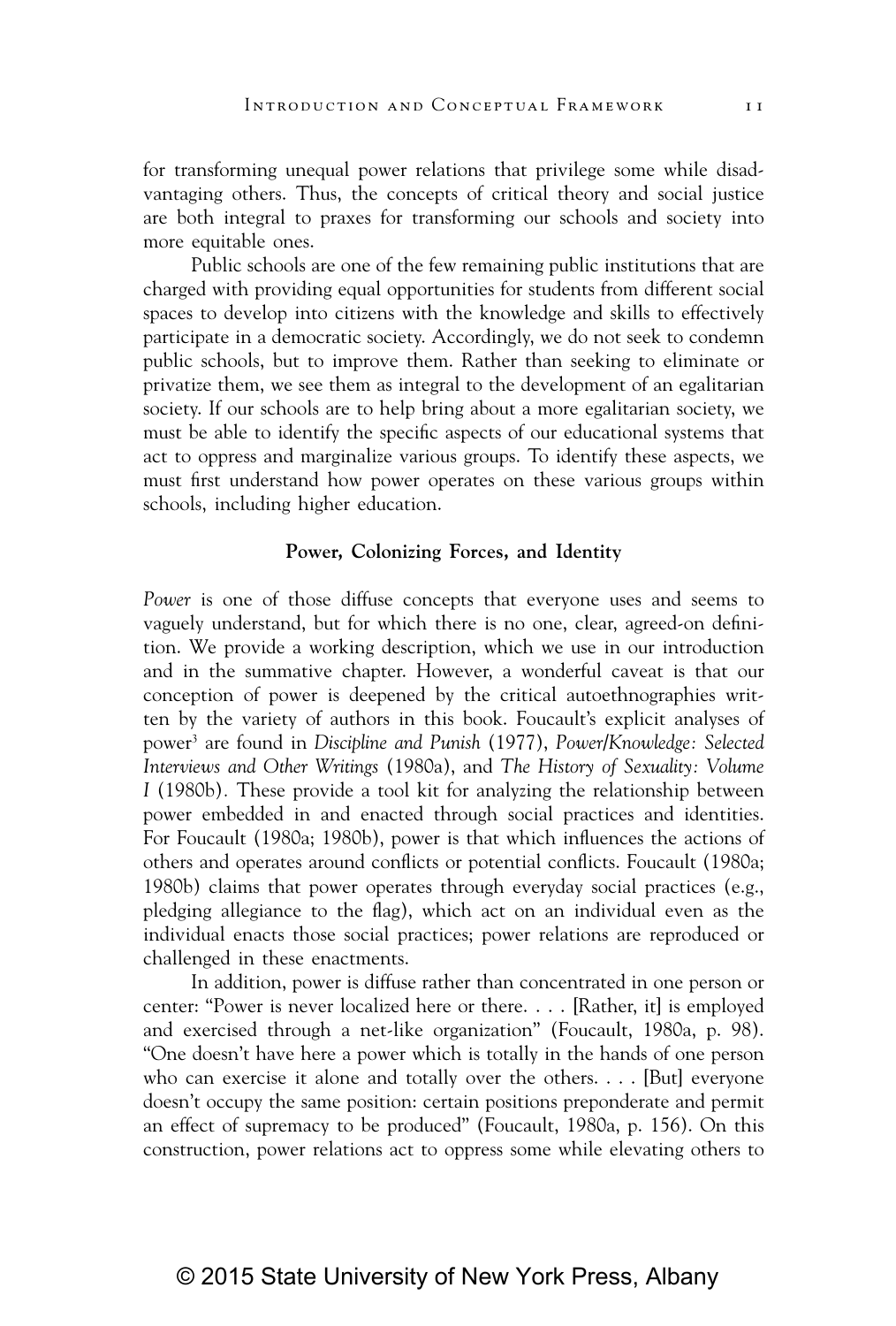reap the benefit of those oppressed. However, according to Foucault (1980a; 1980b), wherever there is power there is resistance. In the interplay between power and resistance that people carve out and perform their identities (e.g., Butler, 2003). "[Individuals] are always in the position of simultaneously undergoing and exercising this power" (Foucault, 1980a, p. 98). In this book we focus on colonizing forces, which is power operating to shape people's identities into colonizer/colonized.

We examine this interplay of power in the development of critical scholar identities. However, this book is unique in that the owners of those identities individually describe and make meaning of their own identities and experiences related to those identities. Thus, the power relations involved with the developing epistemologies are more equal than in most collective case studies. Because the editors do not pick out which parts of the contributors' narratives to include, the focus of each case study is the author of the case studies. As such, the contributing authors have lengthy periods of reflection to determine not only the wording they wish to convey their experiences, but indeed which aspects of their experiences they deem appropriate to keep private (see, e.g., Giles in Chapter 4). At the same time, the contributors of this book are more vulnerable than typical participants of case studies in that their identities are not kept confidential but rather are put on display for all to see and judge.

Many contributing authors described the difficulty they experienced in writing their autoethnographies. As they described to us (the editors) in e-mails and in person, reliving and writing down these events in their lives was both painful and cathartic. However, many said that they had developed new critical understandings of themselves and society. Tuck and Yang (2013) note that much of the qualitative research on those in different social spaces simply produces pain narratives, which act to construct damaged identities. They encourage moving beyond such spectacle-based, victim-only type of representations to "speaking in a voice of resistance" (Tuck & Yang, 2013, p. 230). These narratives all move beyond pain to voices of resistance. All authors hoped that their stories would advance equity for the increasingly diverse students and teachers in public schools and higher education. The contributing authors hoped to advance social justice by helping those in educational institutions become more aware of the difficulties faced by diverse students and develop appropriate frames for understanding their experiences and making educational decisions. Critical autoethnographies help develop these understandings of and practices in educational and social systems by drawing from the experiences and perspectives of those who traditionally have been silenced, excluded, and/or marginalized in the production and dissemination of knowledge about how people in different spaces experience our schools and society.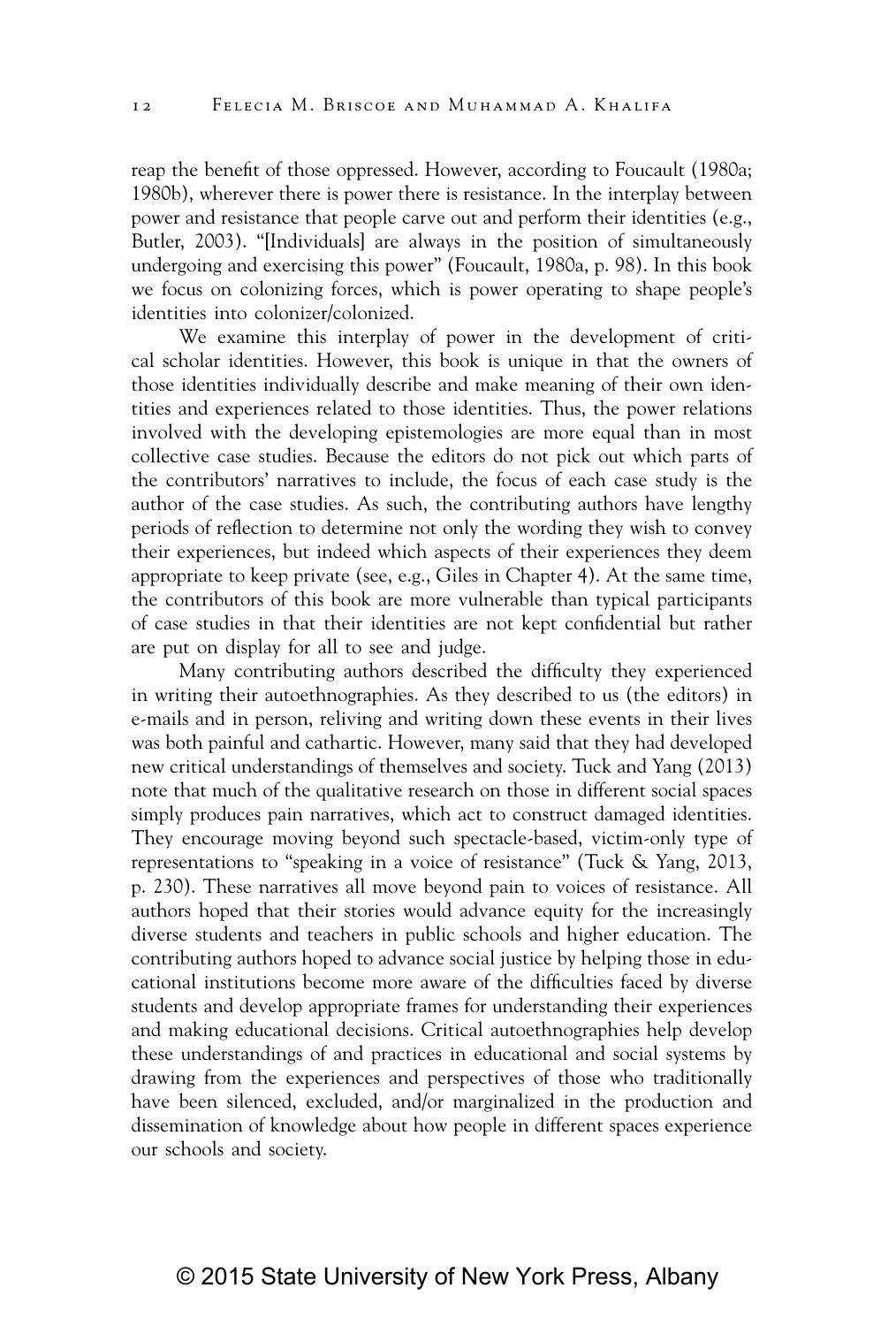#### **The Goals of Critical Autoethnographies**

Autoethnographies as emerging qualitative methodologies provide for nontraditional ways of knowing. As it is an emerging field, its exact parameters are also widely contested. Denzin (2006) lists six different definitions of autoethnography. We embrace this same notion of multiplicity, but if we had to give a single definition to autoethnography it would be Stacy Holman Jones's (2005):

Autoethnography is a blurred genre . . . a response to the call . . . it is setting a scene, telling a story, weaving intricate connections between life and art . . . making a text present . . . refusing categorization . . . believing that words matter and writing toward the moment when the point of creating autoethnographic texts is to change the world. (765)

Likewise, critical autoethnography is neither monolithic nor monolingual. Humans are complex beings and have multiple identities and realities. Adams and Jones (2011) demonstrate this well, as they bring autoethnography to Queer Theory. In their articulation of these bodies merging, they write, "[t]aking seriously autoethnography's and queer theory's commitment to uncertain, fluid, and becoming subjectivities, multiple forms of knowledge and representations, and research as an agent of change, we write a series of reflexively queer personal texts" (p. 108). Yet their work indicates—and this book confirms—that autoethnography can be merged with other critical frameworks that respond to unique realities. Thus, a primary goal of the critical autoethnographies in this book is to change the world by helping to create greater equity.

Autoethnography, as a nontraditional way of knowing, allows us to represent knowledge outside a traditional European framework that positions social change and progress in a linear fashion, from point A to point B. Most of our knowledge, methodologies for producing knowledge, and practices associated with the dissemination of knowledge have been constrained by traditions developed by upper middle-class White men. Thus, the knowledge produced under those traditional constraints necessarily follows White middle-class male norms. A rhizome approach, adapted from the work of Deleuze and Guattari (1984, 1987), understands the emergence and existence of knowledge as expanding in multiple directions of a given historical social system, weaving through various forms of knowledge, experiences, and subjectivities of a society. Although each of these autoethnographies is necessarily unique—as they are written by authors in different social spaces, focusing on different aspects of educational and social processes—they are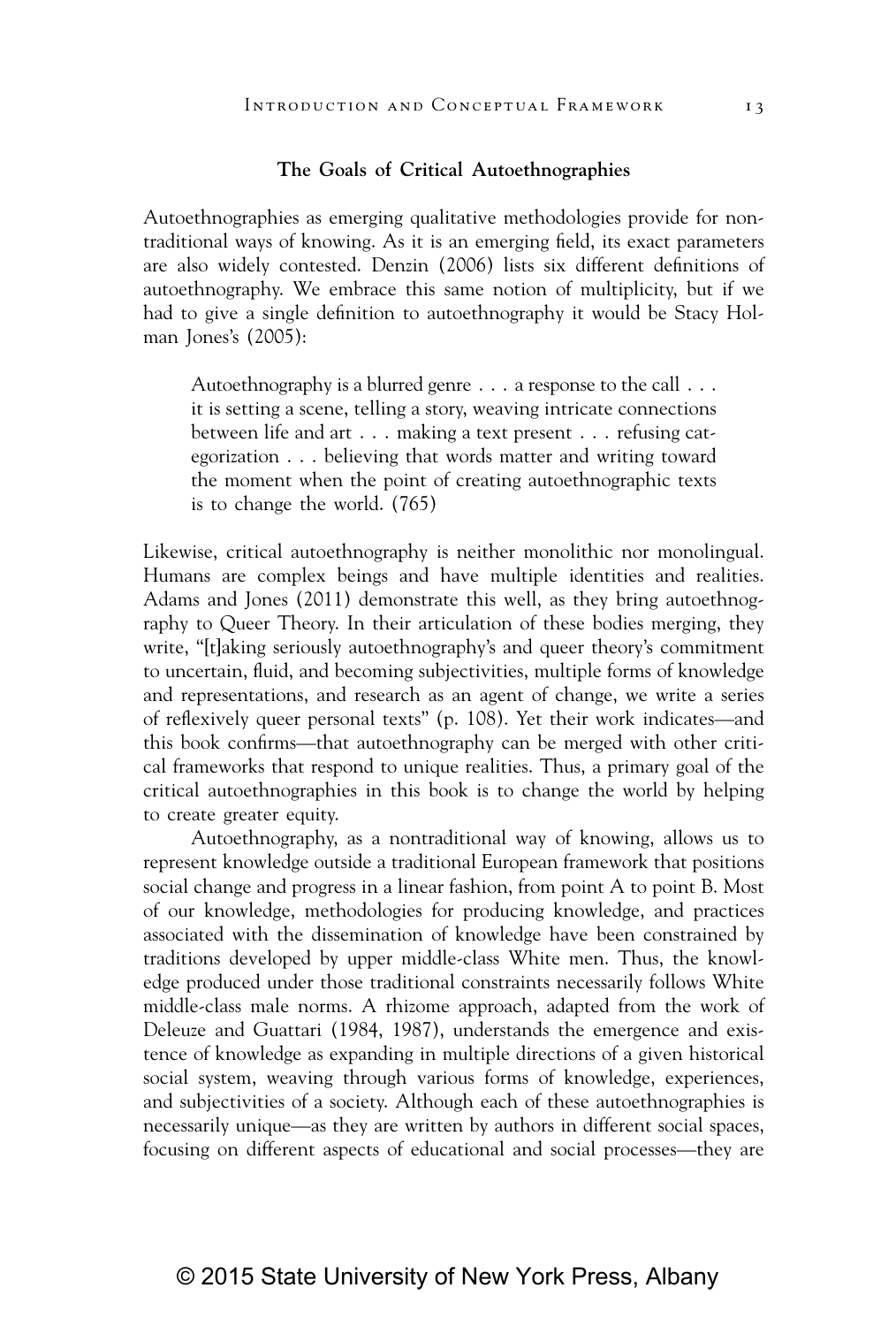at the same time related through rhizomatic sensitivity. Autoethnographies express rhizomatic sensitivity because stories find each other in some way, bringing together a wide diversity of voices, perspectives, and subjectivities that provide alternatives to the traditional essentialized identities many of us have been coerced into assuming during the current neoliberal period of late capitalism.

Through this autoethnographic project, our counter-stories come together in a rhizomatic fashion and are linked by key experiences that share similarities, dancing across ethnic, racial, gender, and economic class realities. Critical autoethnographies capitalize on autoethnography's promise of developing social theories in directions delegitimized by traditional research methods, but they do so critically. That is, the direction of the development is aimed toward the eradication of colonizing power relations and the pain brought on by those forces (see Pennycook, 2001).

# **Overview of the Book**

The rest of the book is divided into five sections. The middle three sections are composed of the 11 autoethnographies. The authors include women and men who are African American and Black, Latino and Chicano, and European American; those from the middle, working and poverty classes; as well as those from a variety of religious faiths. The fourth remaining section of the book discusses the findings from our meta-analysis of the 11 autoethnographies as well as the theoretical implications of our metaanalysis. The professional biographies of the contributors make up the final section of the book.

## **The Autoethnographies in Sections II, III, and IV**

While all 11 of the autoethnographic chapters focus on more than one aspect of the author's social locations, Section II primarily focuses on racism and Section III on sexism. The autoethnographies in Section IV focus on the intersections of multiple aspects of identity.

Section II consists of five critical race autoethnographies that use race as the primary focus of their analysis and critiques of their life experiences. These autoethnographies examine the authors' resistance to the oppressive colonizing forces that act on their identities. In Chapter 2, Michael E. Jennings, an African American male college professor who works at a large, research-oriented university, analyzes his early childhood experiences. In Chapter 3, Nosakhere Griffin-EL adds to the discourse on the contradictory lives of Black students within predominately White educational spaces. In Chapter 4, Mark Giles makes meaning of his academic experiences through